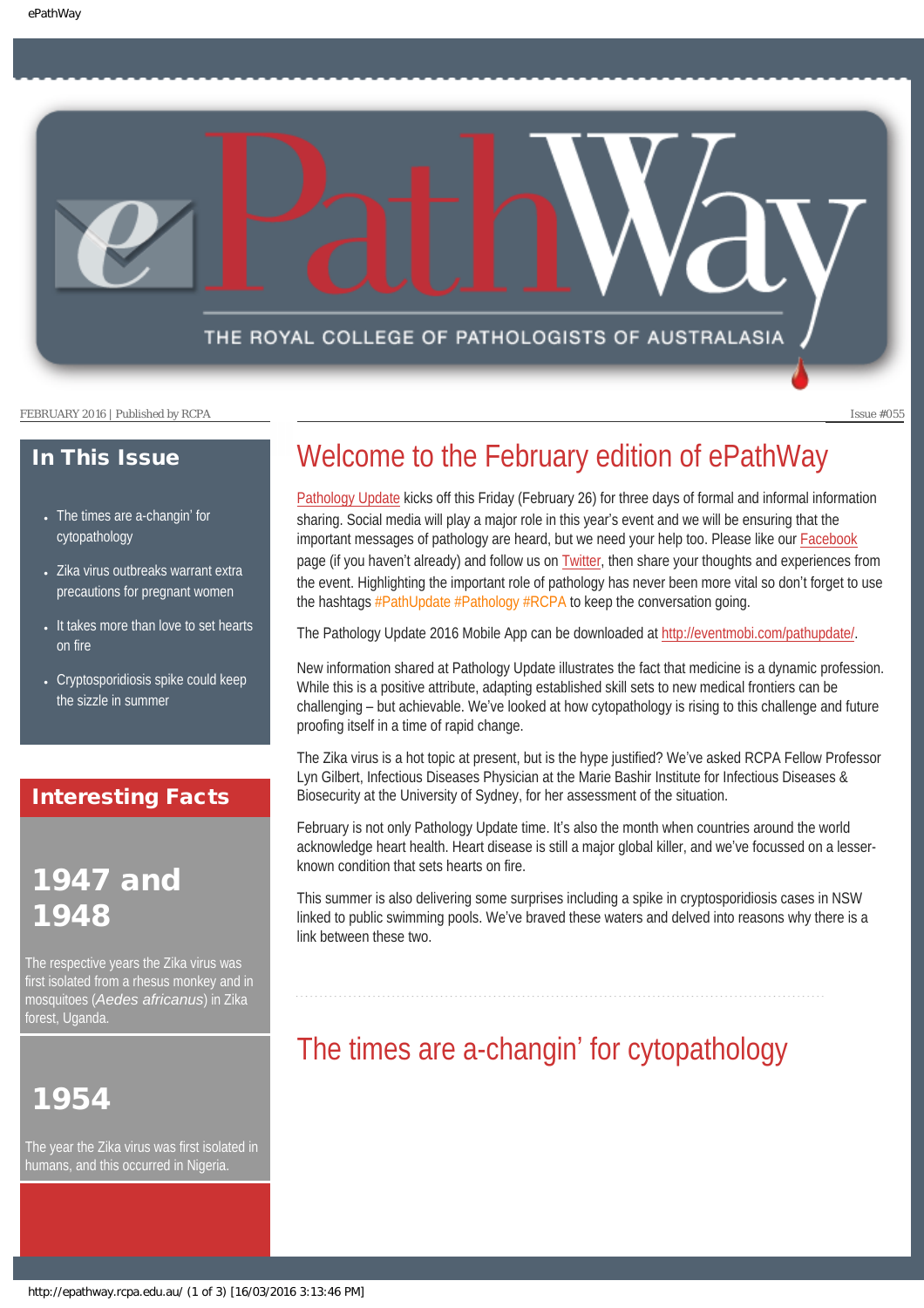## Between 2 and 7 days

The typical incubation period for Zika virus. *Source: World Health Organization*

### Important Message



### Suggest to a friend

Know someone who might be interested in this website? Why not [suggest the website](mailto:?Subject=I%20think%20you%20should%20read%20this%20Newsletter=
http://epathway.rcpa.edu.au/index.html) to them.

### Previous Editions

<span id="page-1-0"></span>Did you miss something from last month? You can view our [previous editions](#page-3-0) at any time.

### Subscribe Now!

Subscription is easy! Simply fill in our [subscription form](http://epathway.rcpa.edu.au/subscription.html).

### Links

[RCPA Manual](http://rcpamanual.edu.au/)

[Lab Tests Online](http://www.labtestsonline.org.au/)

<span id="page-1-1"></span>[Know Pathology Know Healthcare](http://knowpathology.com.au/)



Medicine has evolved so rapidly over the past 50 years that Bob Dylan's 60's hit song *The Times They are A-Changin'* should still be on every doctor's playlist. Adapting established skill sets to new medical frontiers is a consequence of rapid change. It's also a challenge – just ask a cytopathologist or cytology scientist.

[read more »](#page-5-0)

# Zika virus outbreaks warrant extra precautions for pregnant women

Zika virus is a hot topic, mostly because of its suspected – but so far unproven - association with an apparent rise in detected cases of microcephaly and other neurological disorders in newborn babies in Brazil. Similar birth defects were reported in French Polynesia in 2014, and the World Health Organization has now declared these as extraordinary events that constitute a Public Health Emergency of International Concern.

![](_page_1_Picture_20.jpeg)

[read more »](#page-7-0)

## It takes more than love to set hearts on fire

Countries around the world acknowledge heart health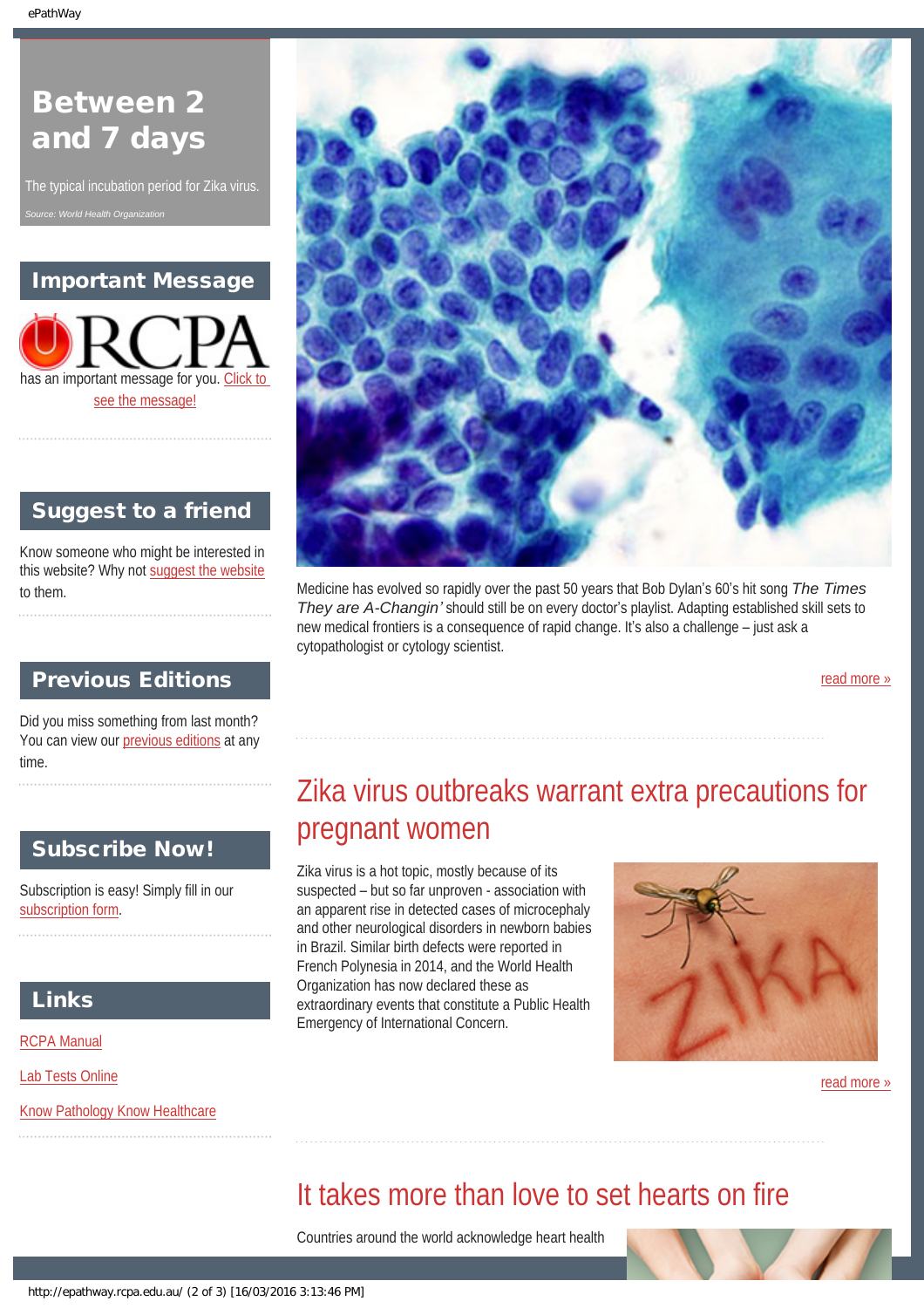during February – with good reason. Heart disease is still a major global killer and the leading cause of death in Australia and New Zealand, but did you know the heart muscle itself can become inflamed? This is known as myocarditis.

![](_page_2_Picture_2.jpeg)

[read more »](#page-9-0)

# <span id="page-2-0"></span>Cryptosporidiosis spike could keep the sizzle in summer

A spike in cryptosporidiosis cases in NSW linked to public swimming pools may have dampened some people's enthusiasm for a dip this summer. But as the mercury keeps hovering around 30°C or more, running through the sprinkler might wear a bit thin.

![](_page_2_Picture_6.jpeg)

#### [read more »](#page-11-0)

#### Copyright © 2016 The Royal College of Pathologists of Australasia

RCPA - Durham Hall - 207 Albion St Surry Hills NSW 2010 AUSTRALIA | (+61) 2 8356 5858 | [www.rcpa.edu.au](https://www.rcpa.edu.au/)

![](_page_2_Picture_10.jpeg)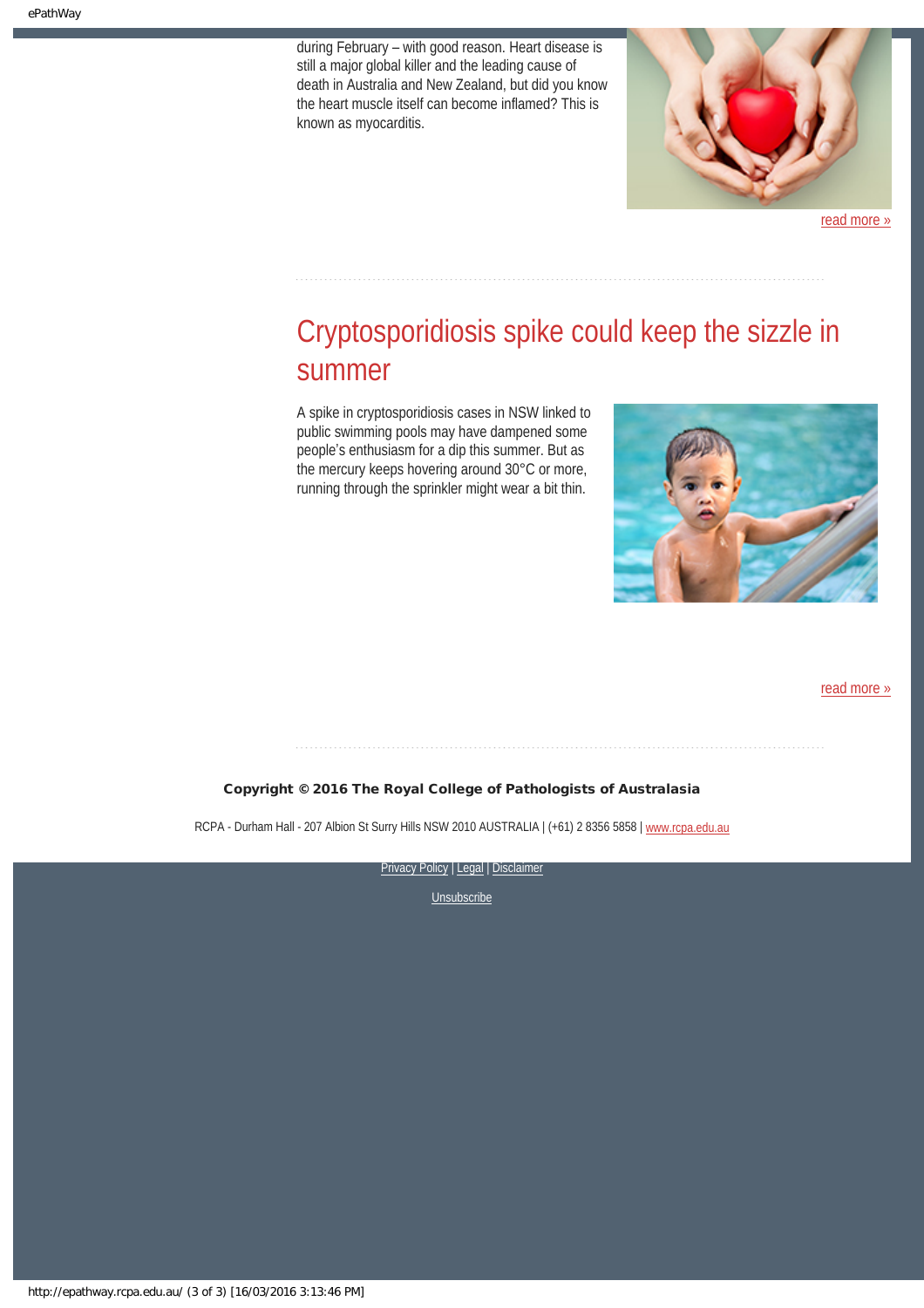<span id="page-3-0"></span>![](_page_3_Picture_1.jpeg)

Published by RCPA

## Previous Editions

![](_page_3_Picture_4.jpeg)

DECEMBER 2015 | PUBLISHED BY RCPA

ISSUE #054

#### **IN THIS ISSUE**

- · Pathology Update provides ongoing benefits for the wider community
- . Drink driving could knock Santa off his sleigh tonight
- Organ donation gives young husband and father<br>a second chance

### Welcome to the December/January edition of ePathWay

It's the time of year when we reflect on achievements from the year just gone, and contemplate what we might accomplish in 2016. We have started this with a combined retrospective/prospective look at Pathology Update 2015 and 2016.

We've also placed ourselves on a certain person's naughty list for the foreseeable future. We intoxicated Santa to see what happens to his driving skills at different blood alcohol concentrations, and the outcome wasn't good for him or Christmas.

#### 2016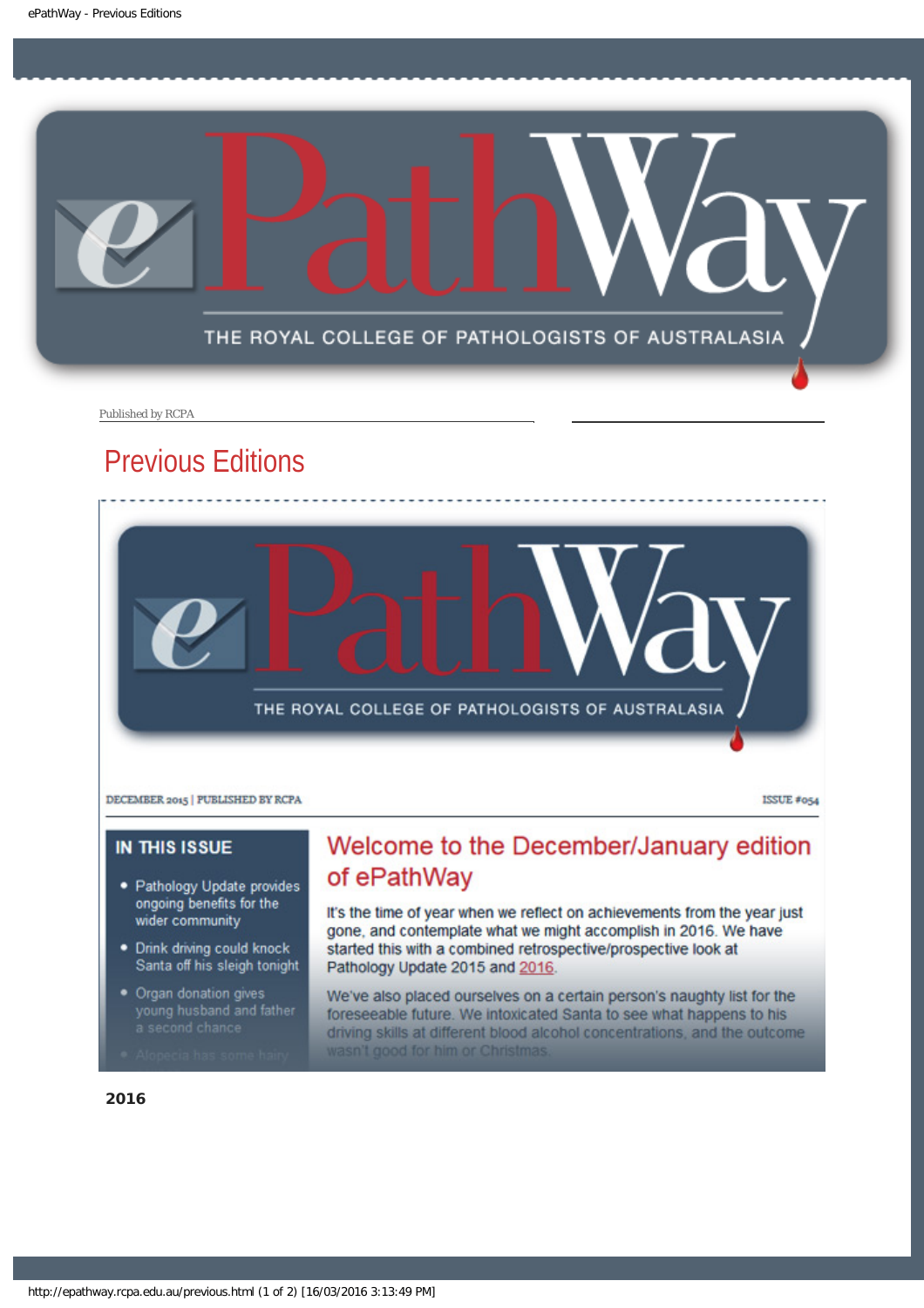#### 2015

| 044 - February 2015     | 045 - March 2015        | 046 - April 2015     |
|-------------------------|-------------------------|----------------------|
| 047 - May 2015          | 048 - June 2015         | 049 - July 2015      |
| 050 - August 2015       | 051 - September 2015    | 052 - October 2015   |
| 053 - November 2015     | 054 - Dec 2015/Jan 2016 |                      |
| 2014                    |                         |                      |
| 033 - February 2014     | 034 - March 2014        | 035 - April 2014     |
| 036 - May 2014          | 037 - June 2014         | 038 - July 2014      |
| 039 - August 2014       | 040 - September 2014    | 041 - October 2014   |
| 042 - November 2014     | 043 - Dec 2014/Jan 2015 |                      |
| 2013                    |                         |                      |
| 022 - February 2013     | 023 - March 2013        | 024 - April 2013     |
| 025 - May 2013          | 026 - June 2013         | 027 - July 2013      |
| 028 - August 2013       | 029 - September 2013    | 030 - October 2013   |
| 031 - November 2013     | 032 - Dec 2013/Jan 2014 |                      |
| 2012                    |                         |                      |
| 010 - Dec 2011/Jan 2012 | 011 - February 2012     | 012 - March 2012     |
| 013 - April 2012        | 014 - May 2012          | 015 - June 2012      |
| 016 - July 2012         | 017 - August 2012       | 018 - September 2012 |
| 019 - October 2012      | 020 - November 2012     | 021 - December 2012  |
| 2011                    |                         |                      |
| 001 - March 2011        | 002 - April 2011        | 003 - May 2011       |
| 004 - June 2011         | 005 - July 2011         | 006 - August 2011    |
| 007 - September 2011    | 008 - October 2011      | 009 - November 2011  |

[« Back to Home Page](http://epathway.rcpa.edu.au/index.html)

#### Copyright © 2016 The Royal College of Pathologists of Australasia

RCPA - Durham Hall - 207 Albion St Surry Hills NSW 2010 AUSTRALIA | (+61) 2 8356 5858 | [www.rcpa.edu.au](https://www.rcpa.edu.au/)

[Privacy Policy](https://www.rcpa.edu.au/Content-Library/Privacy.aspx) | [Legal](https://www.rcpa.edu.au/Legal.aspx) | Disclaimer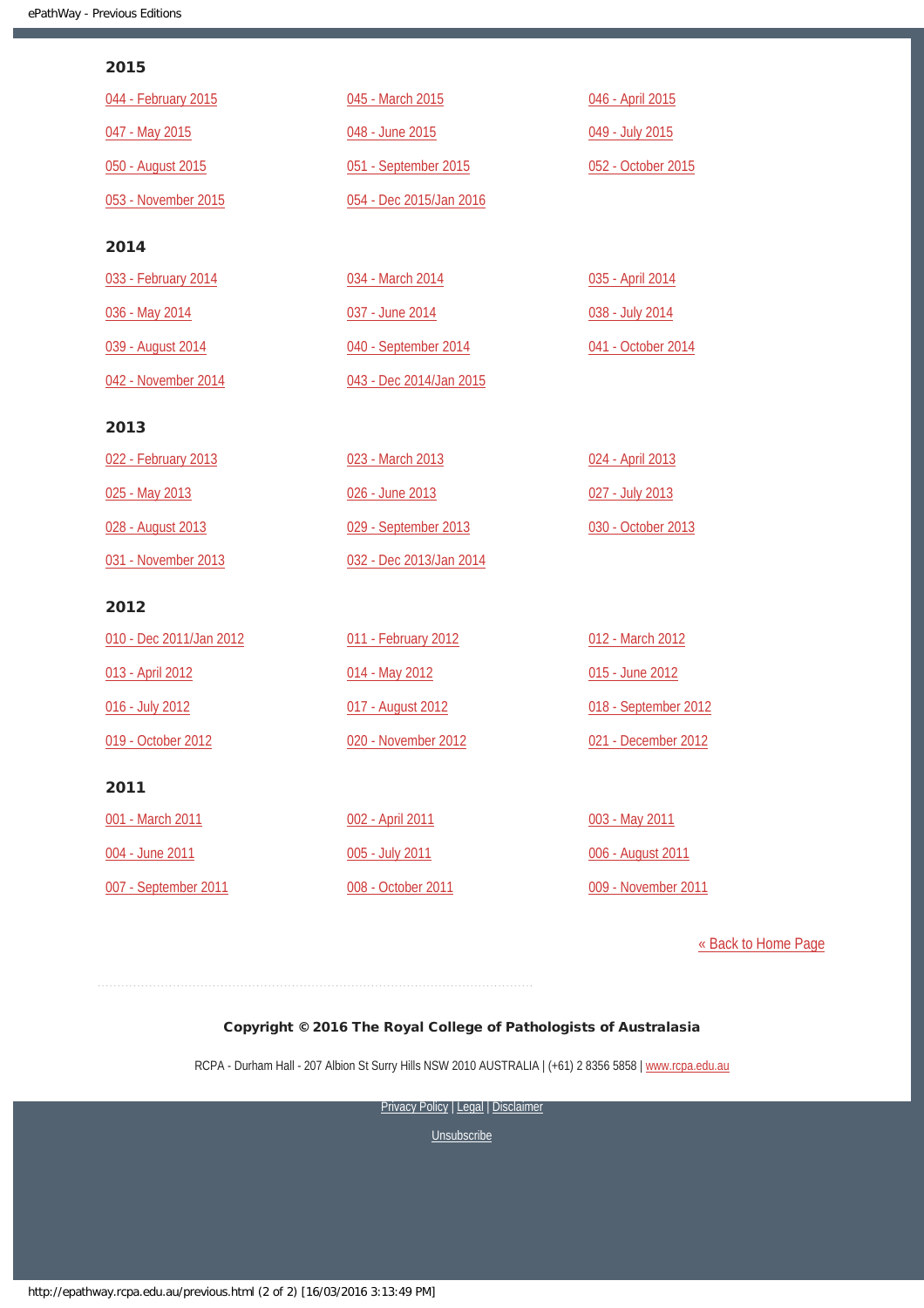<span id="page-5-0"></span>![](_page_5_Picture_1.jpeg)

# The times are a-changin' for cytopathology

![](_page_5_Picture_5.jpeg)

Medicine has evolved so rapidly over the past 50 years that Bob Dylan's 60's hit song *The Times They are A-Changin'* should still be on every doctor's playlist. Adapting established skill sets to new medical frontiers is a consequence of rapid change. It's also a challenge – just ask a cytopathologist or cytology scientist.

Cytopathology is a branch of anatomical pathology. It is the study of individual cells where fluid or tissue samples are smeared onto a slide, stained, and examined under a microscope for abnormal cellular changes. A common cytopathology test is the cervical (Pap) smear.

While the ability to examine cells and interpret cellular changes to diagnose disease will always be a valued skill, Associate Professor Elizabeth Salisbury, Clinical Director of Anatomical Pathology at South Eastern Area Laboratory Service (SEALS), says modern technologies are challenging some long held beliefs and reinforcing others.

<span id="page-5-1"></span>"There is an enormous challenge to gynaecological cytology services and workforces with the upcoming changes to the cervical screening program<sup>[1]</sup>. At the same time, the diagnostic uses of non-gynaecological cytopathology tests, particularly in oncology and molecular diagnostics, are expanding and becoming more sophisticated," she explains.

Changes to the cervical screening program, with Human Papillomavirus (HPV) testing as the primary screening tool, combined with HPV vaccination, will inevitably reduce the number of Pap smears. But A/Prof Salisbury says there will still be a large number of high-risk women with persisting cervical abnormalities to monitor. The goal is to maintain the skilled workforce through the transition period.

"Cytopathologists and cytology scientists are a highly specialised group with high level skills. The challenge to the pathology profession is to ensure these skills are retained and developed in such as a way as to facilitate the expansion of other areas of tissue and cellular based testing."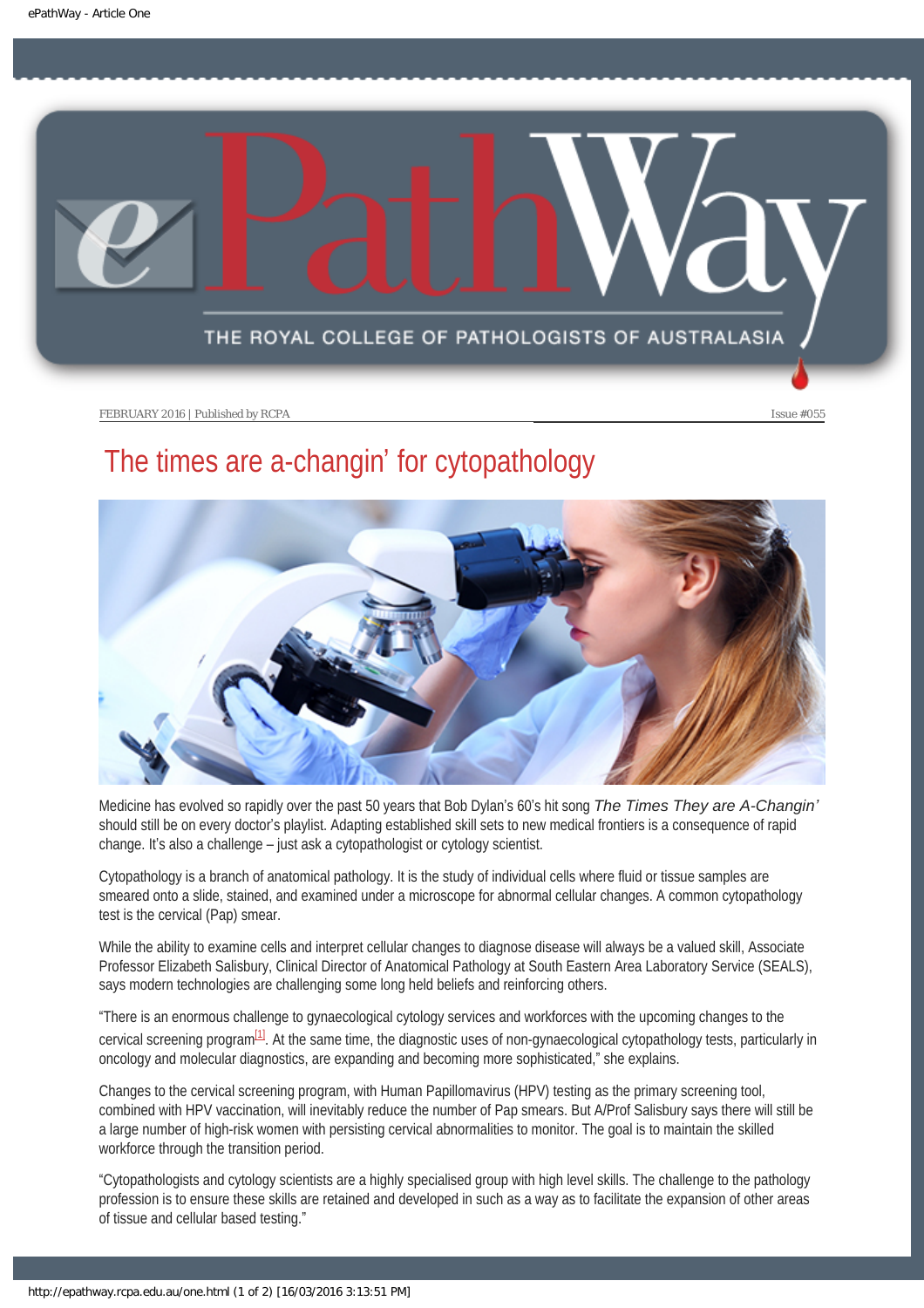The profession has remained relevant for breast cancer diagnosis despite the move away from fine needle aspirates to core biopsies. But there is a shift, and the profession is finding ways to move with it.

"One of the great strengths of cytology laboratories is their highly skilled morphologists who are trained to process and diagnose cellular samples. Those same skill sets can potentially be utilised in other emerging areas such as molecular testing of cancers," explains A/Prof Salisbury.

Repositioning and future proofing a profession in times of rapid change is challenging, but achievable. So if we could use some poetic license and add a new line to Dylan's anthem about times a-changin' with respect to cytopathology, it would read 'and we're a-changin' with them'.

<span id="page-6-0"></span>[\[1\]T](#page-5-1)he National Cervical Screening Program Renewal is covered in the [June 2014](http://epathway.rcpa.edu.au/previous/037_0614.pdf) edition of ePathWay.

[« Back to Home Page](http://epathway.rcpa.edu.au/index.html)

#### Copyright © 2016 The Royal College of Pathologists of Australasia

RCPA - Durham Hall - 207 Albion St Surry Hills NSW 2010 AUSTRALIA | (+61) 2 8356 5858 | [www.rcpa.edu.au](https://www.rcpa.edu.au/)

[Privacy Policy](https://www.rcpa.edu.au/Content-Library/Privacy.aspx) | [Legal](https://www.rcpa.edu.au/Legal.aspx) | Disclaimer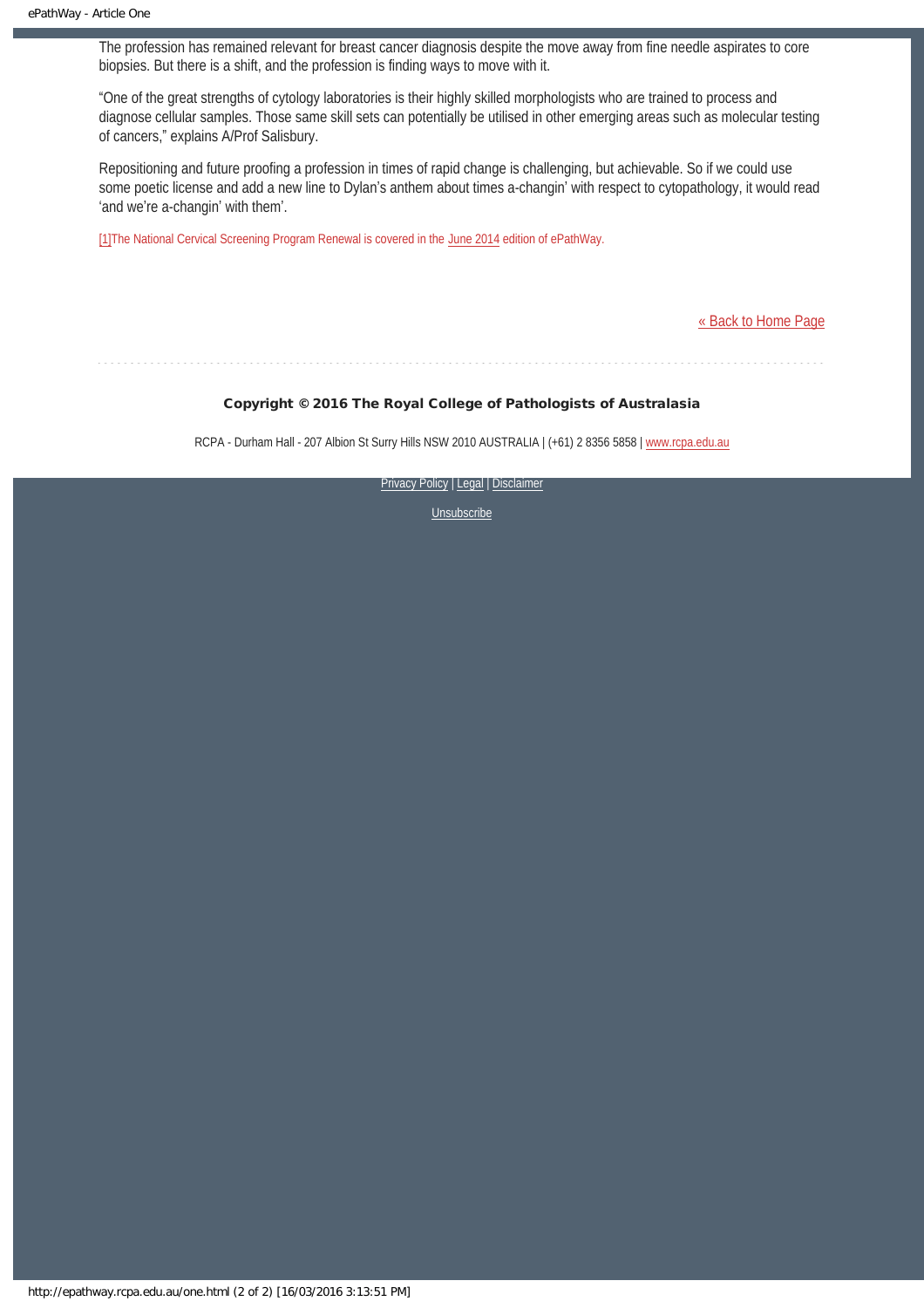<span id="page-7-0"></span>![](_page_7_Picture_1.jpeg)

# Zika virus outbreaks warrant extra precautions for pregnant women

![](_page_7_Picture_5.jpeg)

Zika virus is a hot topic, mostly because of its suspected – but so far unproven - association with an apparent rise in detected cases of microcephaly and other neurological disorders in newborn babies in Brazil. Similar birth defects were reported in French Polynesia in 2014, and the World Health Organization has now declared these as extraordinary events that constitute a Public Health Emergency of International Concern.

Zika virus isn't new. Professor Lyn Gilbert, Infectious Diseases Physician at the Marie Bashir Institute for Infectious Diseases & Biosecurity at the University of Sydney, says it has been around for about 50 years with little impact on health.

"Zika virus infections mostly cause a self-limiting mild illness and no one dies from them. The reason it has hit the headlines is because of the explosive outbreak in Brazil and the subsequent apparent rise in microcephaly in newborn babies in that country," she explains.

"However, it has been suggested that the increase in reported cases of microcephaly has been exaggerated by increased awareness and reporting following previous significant underreporting."

Microcephaly is a rare condition where a baby is born with a small head, or the head stops growing after it is born. These babies can suffer convulsions and may develop physical and learning disabilities when they are older.

Prof Gilbert says there have been sporadic cases of Zika viral infections in Australia and New Zealand over the years, all from travellers returning from countries where the virus is circulating. She says there have been no cases of Zika virus transmission in Australia, but the current situation warrants extra precautions.

"Pregnant women, or women wanting to become pregnant, should refrain from travelling to Zika affected countries. The link between the virus and birth defects isn't yet proven, but there is very strong circumstantial evidence that there may be a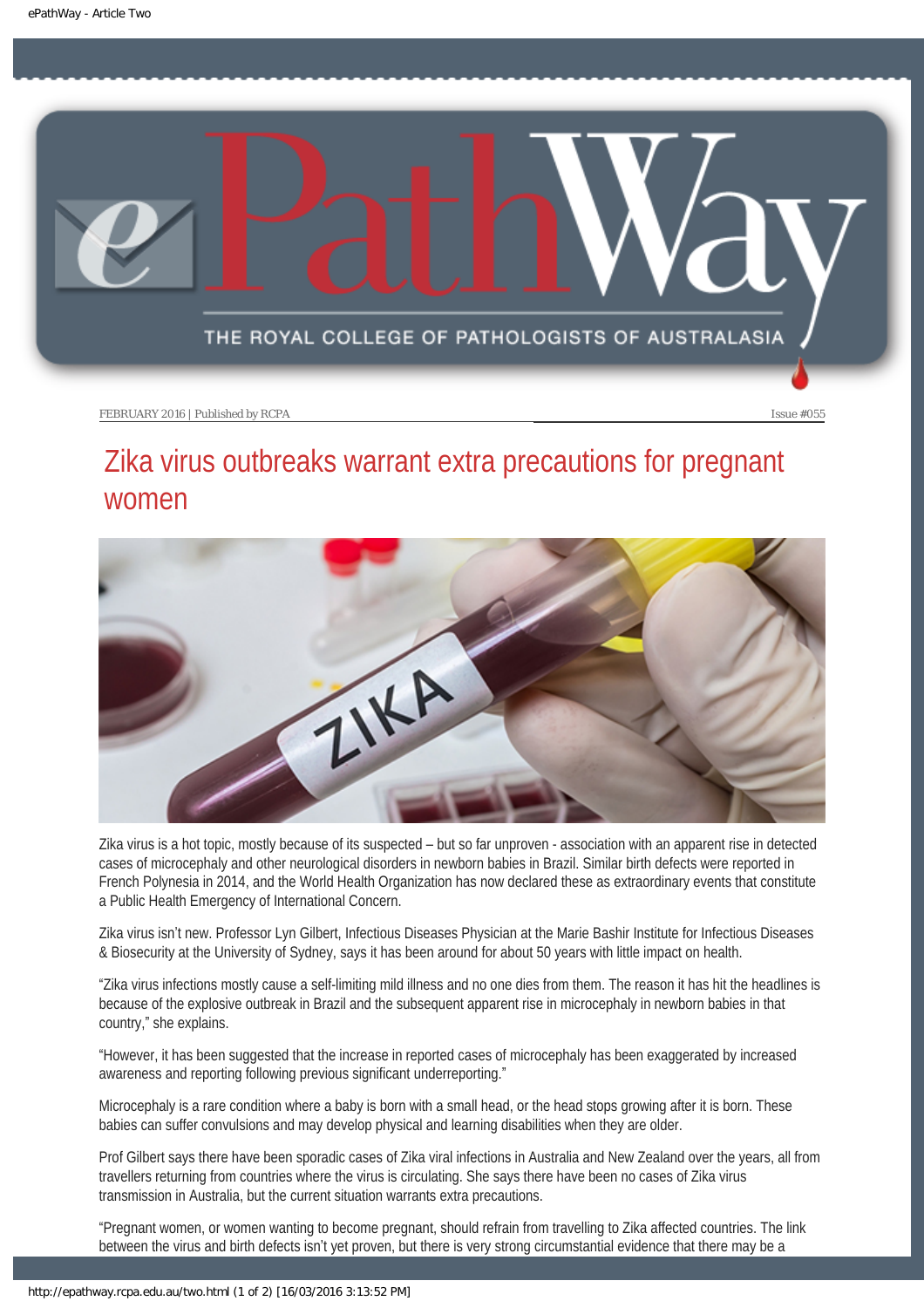relationship. There are also concerns Zika infection can lead to a rare immune system disorder called Guillain-Barré syndrome."

#### How do you become infected with the Zika virus?

Infection is transmitted to people through the bite of an infected mosquito from the *Aedes* genus. The main culprit is *Aedes aegypti* which lives in tropical regions, including North Queensland. This is the same mosquito that transmits dengue and yellow fever. (*Aedes aegypti* is not present in New Zealand.)

While this sounds alarming, Prof Gilbert says the chance of anyone becoming infected with Zika virus in Australia is quite low.

"It can happen of course, but you need an infected person to be bitten by the relevant infected mosquito, and then that mosquito needs to bite another person. These mosquitoes can and do hitch rides on planes, so they are occasionally found outside of tropical regions, but surveillance and preventive measures are in place including spraying aircraft with [insecticides.](http://www.who.int/ith/mode_of_travel/aircraft_disinsection/en/)"

Most people infected with Zika virus don't have any symptoms of infection, but if they do appear they are typical of a viral infection such as a low-grade fever, joint and muscle pain, rash, headache and fatigue.

#### How is Zika virus diagnosed?

"Diagnosis is via a blood test, usually through reverse transcriptase (RT-) [PCR](http://www.labtestsonline.org.au/inside-the-lab/laboratory-methods/pcr-(1)) (polymerase chain reaction). Serology tests can be used, but antibodies can be difficult to distinguish from dengue antibodies and antibodies induced by yellow fever vaccine with which they cross-react. Specialised confirmatory tests, which are not widely available, are needed to do this," explains Prof Gilbert.

She says a doctor who suspects a patient has the Zika virus should contact their relevant public health unit for advice about the appropriate pathology test and testing laboratory.

The [New Zealand](https://www.safetravel.govt.nz/news/zika-virus) and [Australian](https://smartraveller.gov.au/bulletins/zika_virus) governments have posted information online about living and travelling overseas with respect to Zika virus.

[« Back to Home Page](http://epathway.rcpa.edu.au/index.html)

#### Copyright © 2016 The Royal College of Pathologists of Australasia

RCPA - Durham Hall - 207 Albion St Surry Hills NSW 2010 AUSTRALIA | (+61) 2 8356 5858 | [www.rcpa.edu.au](https://www.rcpa.edu.au/)

[Privacy Policy](https://www.rcpa.edu.au/Content-Library/Privacy.aspx) | [Legal](https://www.rcpa.edu.au/Legal.aspx) | Disclaimer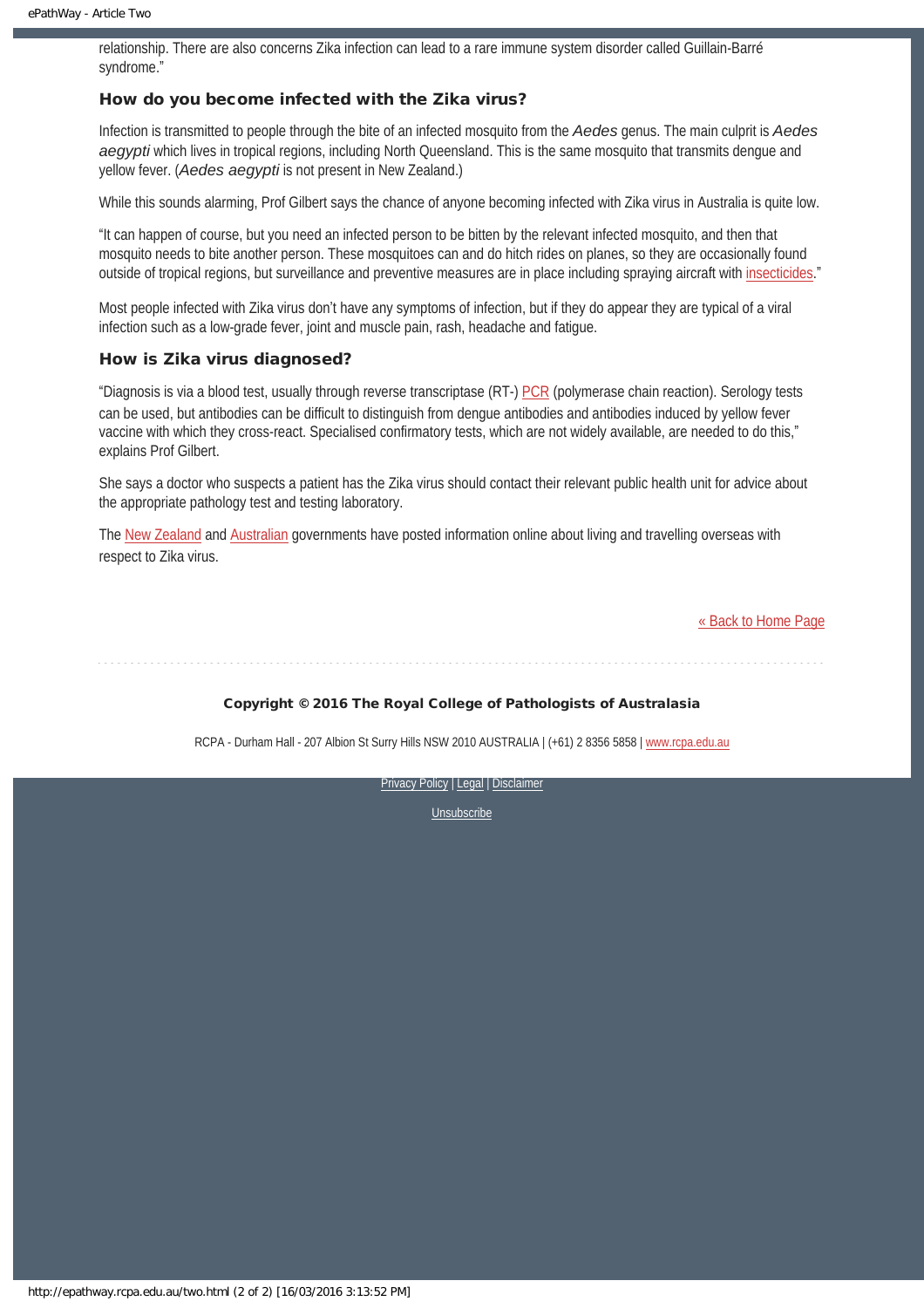<span id="page-9-0"></span>![](_page_9_Picture_1.jpeg)

# It takes more than love to set hearts on fire

![](_page_9_Picture_5.jpeg)

Countries around the world acknowledge heart health during February – with good reason. Heart disease is still a major global killer and the leading cause of death in Australia and New Zealand, but did you know the heart muscle itself can become inflamed? This is known as myocarditis.

Myocarditis literally means inflammation of the heart muscle (myocardium). Its causes range from viral, bacterial, fungal and parasitic infections, to allergic reactions to medicines or toxins such as alcohol, insect stings and snake bites. Conditions that cause general inflammation throughout the body such as autoimmune diseases and rheumatoid arthritis are also implicated.

"The causes of myocarditis depend on what part of the world you are in. In Australia and New Zealand the most common cause is viral infection. A Brazilian colleague has told me that most cases of myocarditis in her country are due to Chagas disease, an infestation by a parasite that we haven't got in our part of the world," explains Dr Andrew Dettrick, Anatomical Pathologist and Director of Pathology Queensland Nambour Laboratory.

He says myocarditis is usually diagnosed from clinical signs and symptoms, and pathology tests may be requested to check for evidence of infection and for antibodies to the causative organism. Most patients recover from myocarditis, but it can persist in some patients potentially causing severe and life-threatening damage to their heart muscle. These patients may progress to an endomyocardial biopsy and possible heart transplant.

"An endomyocardial biopsy is when the clinician takes a sample of tissue from the patient's heart. The sample is then sent to a pathologist who will look at the inflammatory pattern of the tissue, the type of cells involved, and how badly the tissue is damaged from the infection. This information forms the basis of the patient's diagnosis and prognosis."

Dr Dettrick says the next step for these often gravely ill patients depends heavily on the pathology report, including whether they should be placed on the waiting list for a heart transplant.

"I've been standing in an intensive care unit discussing the prognosis and treatment options with a patient's medical team,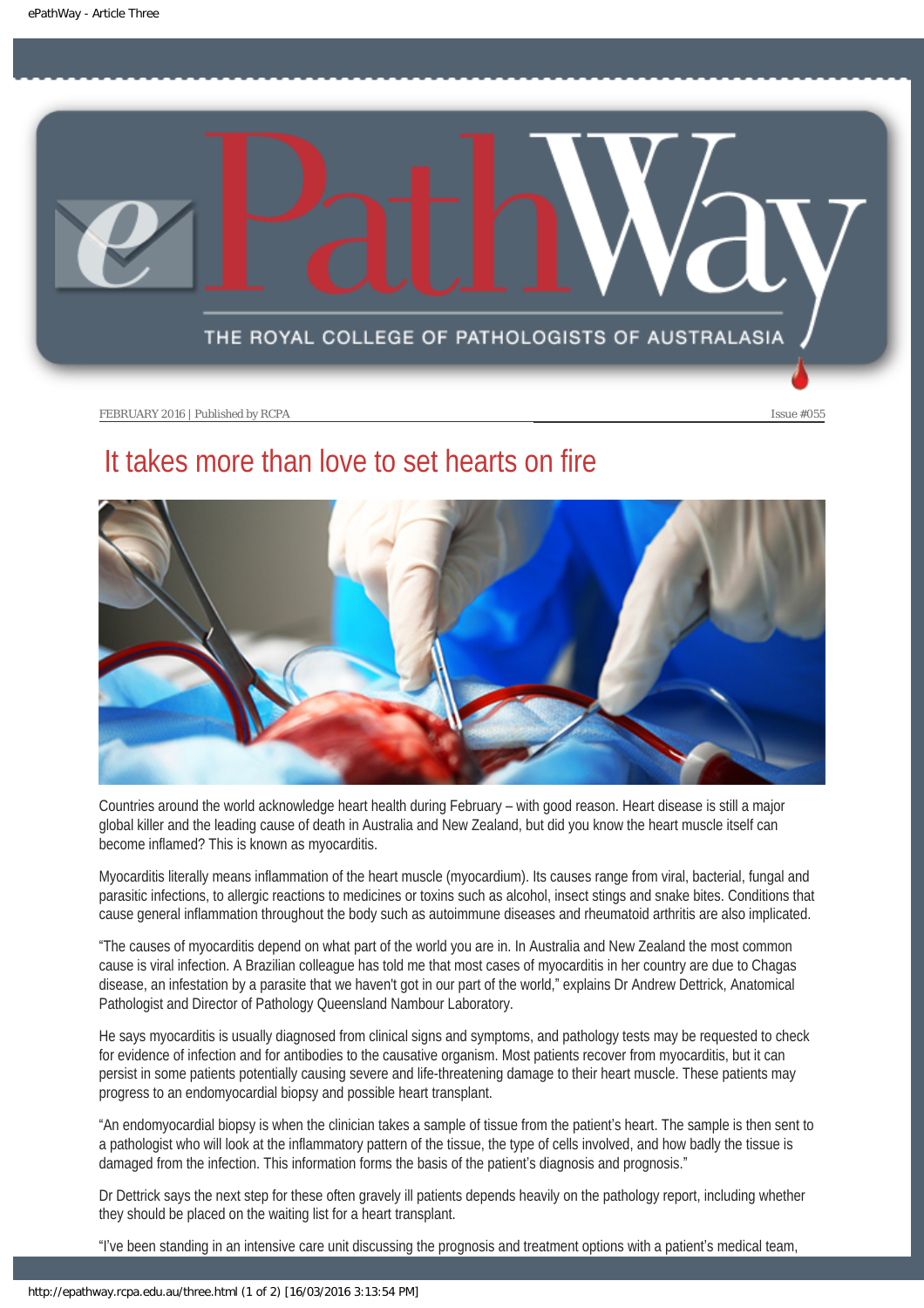and the patient in question was so ill they were attached to an artificial heart. Their next step relied very heavily on my biopsy report."

Myocarditis isn't a common disease, and a minority of patients progress to the stage where they need a biopsy or heart transplant. Data from the [Australia and New Zealand Cardiothoracic Organ Transplant Registry](http://www.anzcotr.org.au/uploadedFiles/1436507524952-5643.pdf) shows that viral cardiomyopathy/myocarditis accounted for just three percent of pre transplant diagnoses between 1984 and 2014. But if you're in the three percent whose heart stayed on fire, it's good to know diagnostic expertise is available when it's needed most.

[« Back to Home Page](http://epathway.rcpa.edu.au/index.html)

#### Copyright © 2016 The Royal College of Pathologists of Australasia

RCPA - Durham Hall - 207 Albion St Surry Hills NSW 2010 AUSTRALIA | (+61) 2 8356 5858 | [www.rcpa.edu.au](https://www.rcpa.edu.au/)

**[Privacy Policy](https://www.rcpa.edu.au/Content-Library/Privacy.aspx) | [Legal](https://www.rcpa.edu.au/Legal.aspx) | Disclaimer**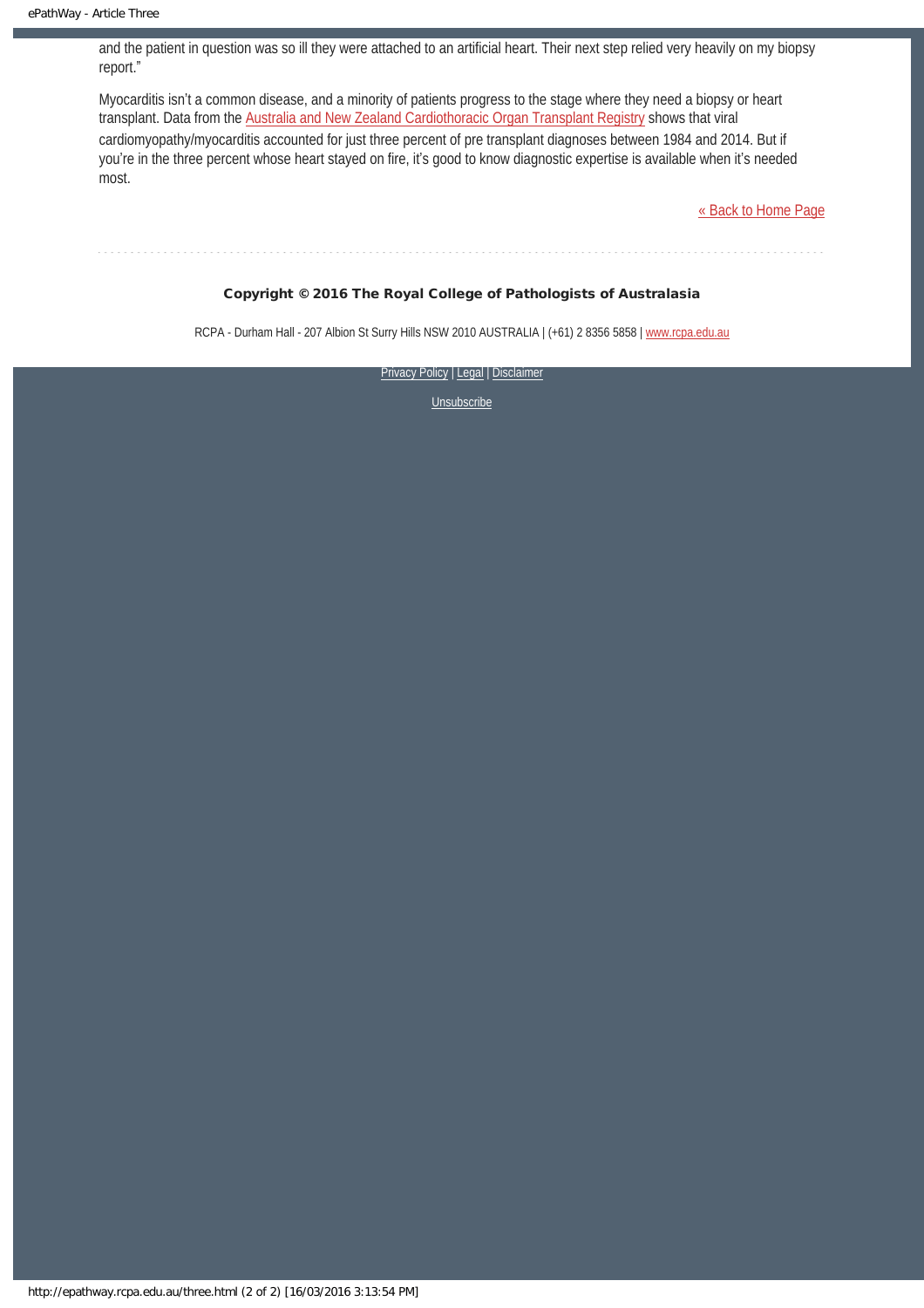<span id="page-11-0"></span>![](_page_11_Picture_1.jpeg)

# Cryptosporidiosis spike could keep the sizzle in summer

![](_page_11_Picture_5.jpeg)

A spike in cryptosporidiosis cases in NSW linked to public swimming pools may have dampened some people's enthusiasm for a dip this summer. But as the mercury keeps hovering around 30°C or more, running through the sprinkler might wear a bit thin.

Dr Matthew Watts, Clinical Microbiologist and Infectious Diseases Physician at Westmead Hospital in Sydney, describes cryptosporidia as a group of microscopic parasites that live in the intestinal mucosal cells of humans and in animals such as cattle, sheep and goats.

"The cysts are very small, so you can't see them without a microscope. When they come into contact with the host intestine the organism reproduces by producing more cysts. These then pass into the environment through the gut when the host passes a stool," he explains.

So how did they find their way into public swimming pools? We're pretty sure stray livestock haven't been enjoying these facilities, so that leaves humans as the prime suspects.

"If a person infected with *Cryptosporidium* has diarrhoea, or has had diarrhoea recently, their stool contains cysts. If the stool comes in contact with the pool water, for example if a child isn't wearing a waterproof nappy, other people can become infected. Studies have shown that you only need to swallow 100 to 200 cysts for a previously uninfected person to become infected," says Dr Watts.

Common symptoms of infection with *Cryptosporidium* include diarrhoea, stomach cramps, and sometimes fever, nausea and vomiting. Diagnosis is via a pathology test.

"Usually a sample of stool from the person with diarrhoea is sent to the microbiology lab where it can be concentrated and stained to look for organisms. There are also immunological tests that use antibodies which can attach to the cysts, and there are tests that detect the organism's DNA."